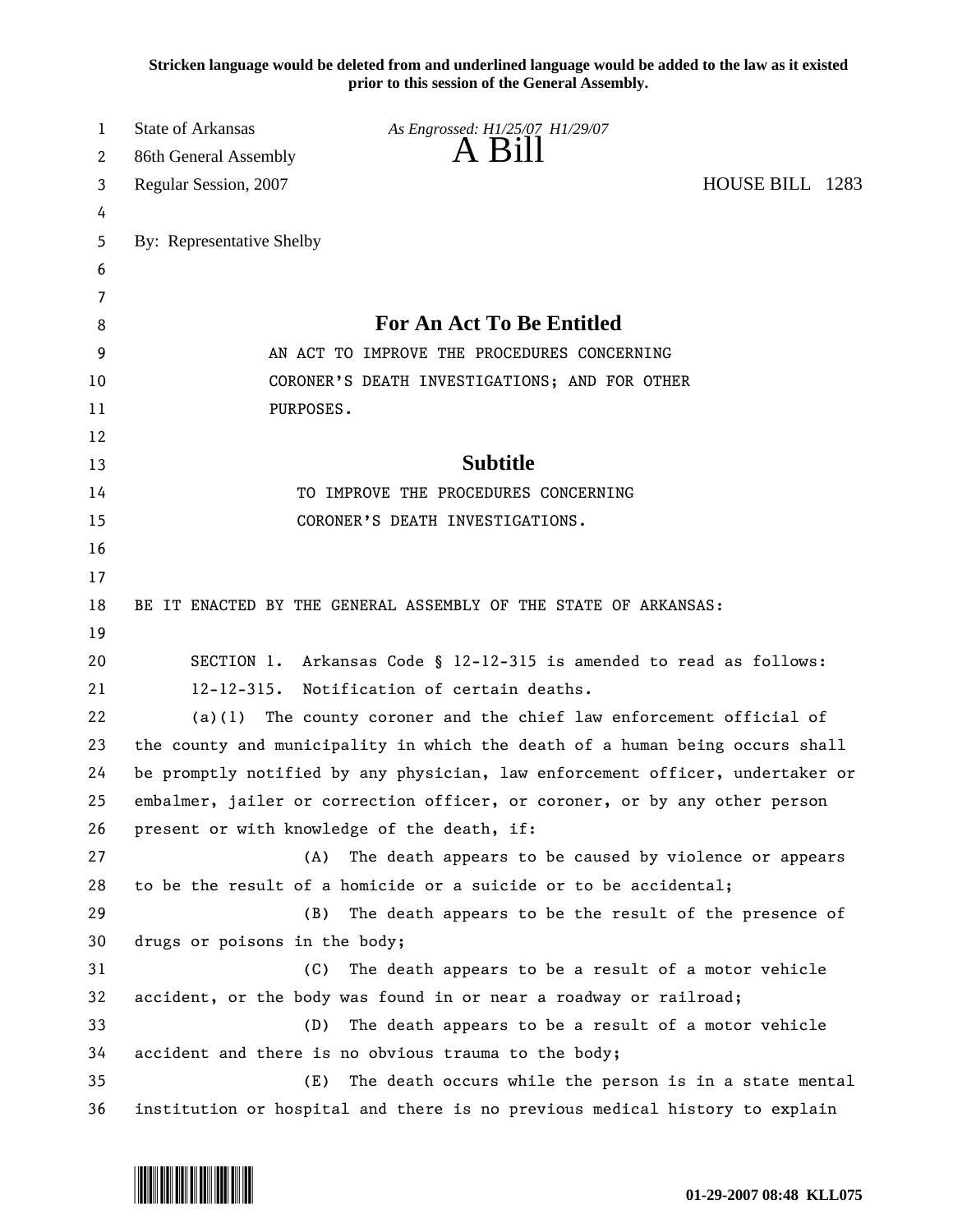1 the death, or while the person is in police custody, a jail, or penal 2 institution; 3 (F) The death appears to be the result of a fire or 4 explosion; 5 (G) The death of a minor child appears to indicate child 6 abuse prior to death; 7 (H) Human skeletal remains are recovered or an 8 unidentified deceased person is discovered; 9 (I) Postmortem decomposition exists to the extent that an 10 external examination of the corpse cannot rule out injury, or where the 11 circumstances of death cannot rule out the commission of a crime; 12 (J) The death appears to be the result of drowning; 13 (K) The death is of an infant or minor child in cases in 14 which there is no previous medical history to explain the death under 15 eighteen (18) years of age; 16 (L) The manner of death appears to be other than natural; 17 (M) The death is sudden and unexplained; 18 (N) The death occurs at a work site; 19 (O) The death is due to a criminal abortion; 20 (P) The death is of a person where a physician was not in 21 attendance within thirty-six (36) hours preceding death, or, in prediagnosed 22 terminal or bedfast cases, within thirty (30) days; 23 (Q) A person is admitted to a hospital emergency room 24 unconscious and is unresponsive, with cardiopulmonary resuscitative measures 25 being performed, and dies within twenty-four (24) hours of admission without 26 regaining consciousness or responsiveness, unless a physician was in 27 attendance within thirty-six (36) hours preceding presentation to the 28 hospital, or, in cases in which the decedent had a prediagnosed terminal or 29 bedfast condition, unless a physician was in attendance within thirty (30) 30 days preceding presentation to the hospital; or 31 (R) The death occurs in the home. 32 (2) Nothing in this section shall be construed to require an 33 investigation, autopsy, or inquest in any case in which death occurred 34 without medical attendance solely because the deceased was under treatment by 35 prayer or spiritual means in accordance with the tenets and practices of a 36 well-recognized church or religious denomination.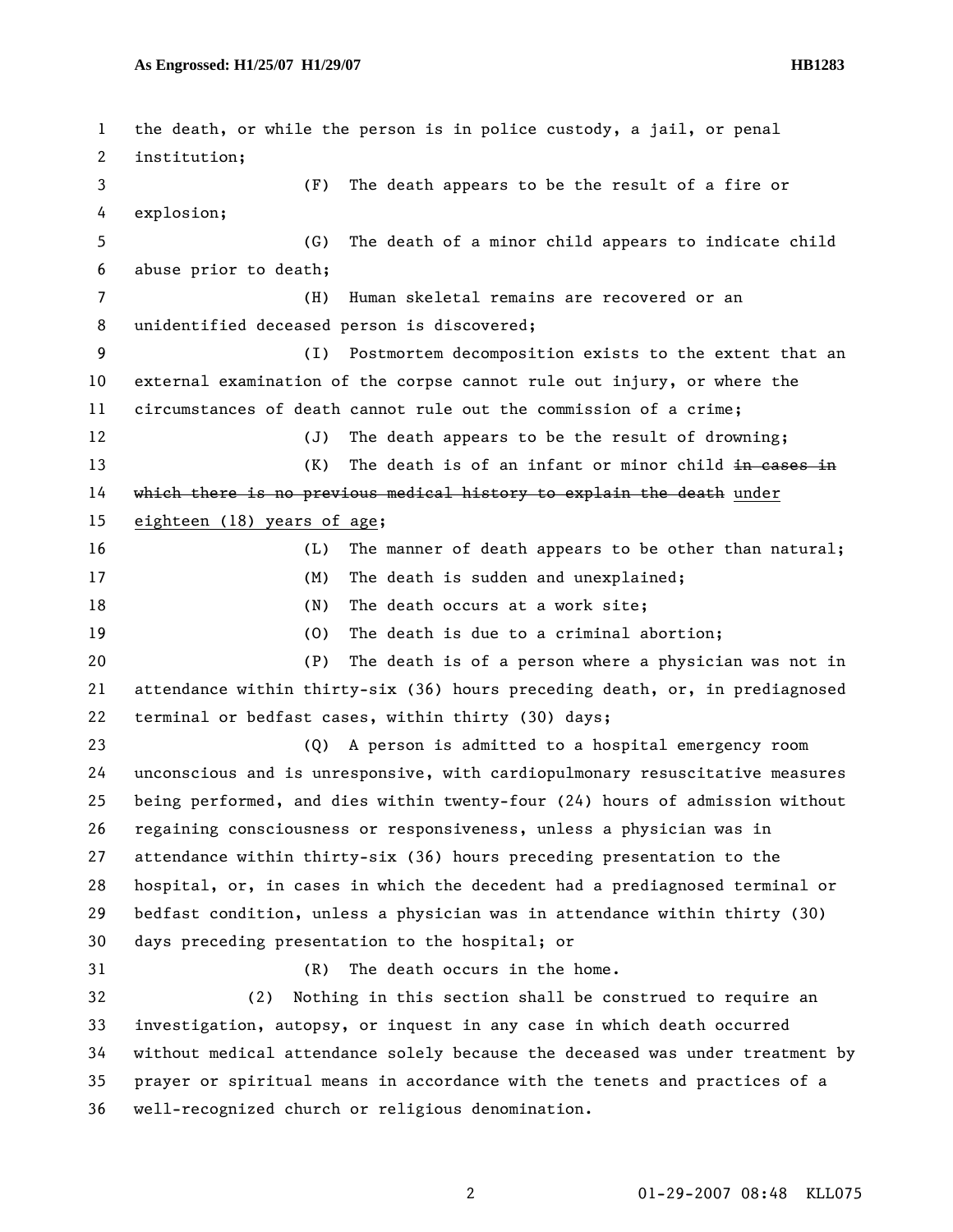1 (b) A violation of the provisions of this section is a Class A 2 misdemeanor. 3 4 SECTION 2. Arkansas Code § 14-15-302 is amended to read as follows: 5 14-15-302. Coroner's investigation. 6 (a) A coroner's investigation does not include criminal investigation 7 responsibilities. However, the coroner shall assist any law enforcement 8 agency or the State Crime Laboratory upon request. 9 (b)(1) Coroners shall be given access to all death scenes in order to 10 perform the duties set forth in this subchapter. 11 (2) A coroner is authorized to issue subpoenas as necessary to 12 secure pertinent medical or other records and testimony relevant to the 13 determination of the cause and manner of death. 14 (c)(1) The coroners and their deputies who have received instruction 15 and have been deemed qualified by the State Crime Laboratory to take and 16 handle toxicological samples from dead human bodies are authorized to do so 17 for the purpose of determining the presence of chemical agents that may have 18 contributed to the cause of death. 19 (2) Toxicological samples may be taken from bodies in those 20 cases where the coroner is required by law to conduct an investigation. 21 (d) No person, institution, or office in this state who shall make 22 available information or material under this section shall be liable for 23 violating any criminal law of this state, nor shall any person, institution, 24 or office be held liable in tort for compliance with this section. 25 (e)(1) *A preliminary written* report of the coroner's investigation 26 *shall be completed within five (5) working days. If indicated, a subsequent*  27 *report shall be completed.* 28 (2) If the death occurred without medical attendance or was the 29 result of a homicide, an accident, or a suicide, then the report shall 30 include without limitation the following information regarding the decedent: 31 (A) Name; 32 (B) Age or approximate age if unknown; 33 (C) Sex; 34 (D) Social security number if available; 35 (E) Home address; 36 (F) Location where the body was discovered;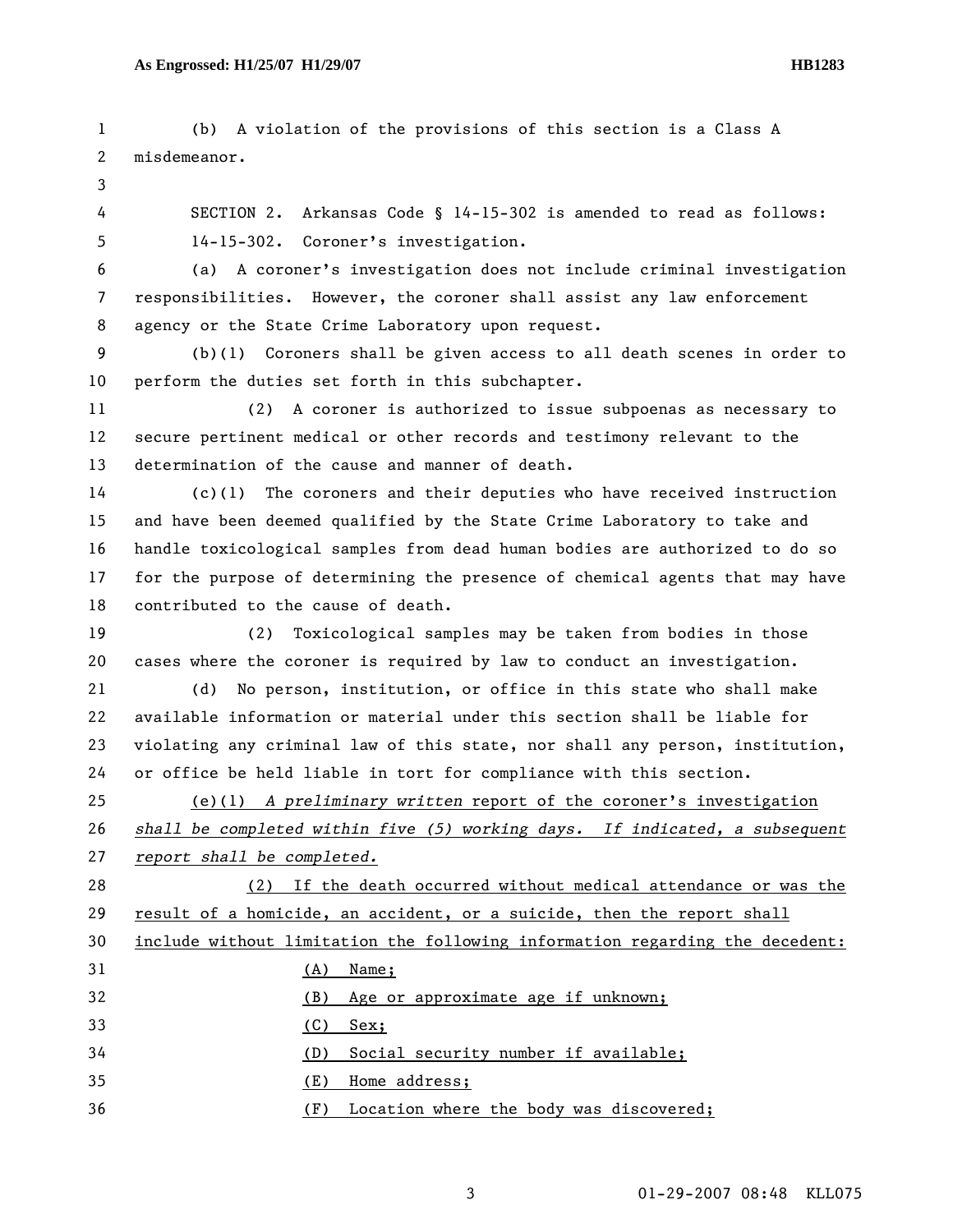| 1              | Time of death or approximate time if unknown;<br>(G)                         |  |  |
|----------------|------------------------------------------------------------------------------|--|--|
| 2              | (H)<br>Condition of the body, including any recent trauma,                   |  |  |
| 3              | body temperature, and position;                                              |  |  |
| 4              | Any prescribed medications;<br>(I)                                           |  |  |
| 5              | (J)<br>Pertinent medical history;                                            |  |  |
| 6              | (K)<br>Cause and manner of death;                                            |  |  |
| $\overline{7}$ | Photographs or information where photographs may be<br>(L)                   |  |  |
| 8              | accessed in cases of non-natural deaths and deaths of persons under eighteen |  |  |
| 9              | (18) years of age;                                                           |  |  |
| 10             | List of all other governmental entities investigating<br>(M)                 |  |  |
| 11             | the death; and                                                               |  |  |
| 12             | Disposition of the body.<br>(N)                                              |  |  |
| 13             | Nothing in this section shall limit or otherwise restrict<br>(3)             |  |  |
| 14             | the exercise of professional judgment or discretion by a coroner or prohibit |  |  |
| 15             | access to information or testimony necessary to complete a coroner's         |  |  |
| 16             | investigation.                                                               |  |  |
| 17             |                                                                              |  |  |
| 18             | Arkansas Code Title 14, Chapter 15, Subchapter 3 is amended<br>SECTION 3.    |  |  |
| 19             | to add additional sections to read as follows:                               |  |  |
| 20             | 14-15-306. Disposition of prescription medication.                           |  |  |
| 21             | (a) A coroner may collect and secure any prescription medication of          |  |  |
| 22             | the decedent to ensure that the medication does not come into the possession |  |  |
| 23             | of a person who might use the medication in an illegal or harmful manner.    |  |  |
| 24             | Collected medication shall be disposed of under circuit court<br>(b)         |  |  |
| 25             | order or shall be forwarded to the Division of Health of the Department of   |  |  |
| 26             | Health and Human Services within thirty (30) days for proper destruction     |  |  |
| 27             | under § 20-64-214.                                                           |  |  |
| 28             | (c) This section shall not apply to any prescription medication in the       |  |  |
| 29             | custody or possession of an institutional health care provider or attending  |  |  |
| 30             | hospice nurse that is subject to other laws and regulations governing the    |  |  |
| 31             | destruction or disposition of patient or resident medication.                |  |  |
| 32             |                                                                              |  |  |
| 33             | 14-15-307. Coroner's Advisory Task Force - Creation.                         |  |  |
| 34             | The Coroner's Advisory Task Force is created and shall consist of<br>(a)     |  |  |
| 35             | fourteen (14) members.                                                       |  |  |
| 36             | The Governor shall appoint:<br>(b)                                           |  |  |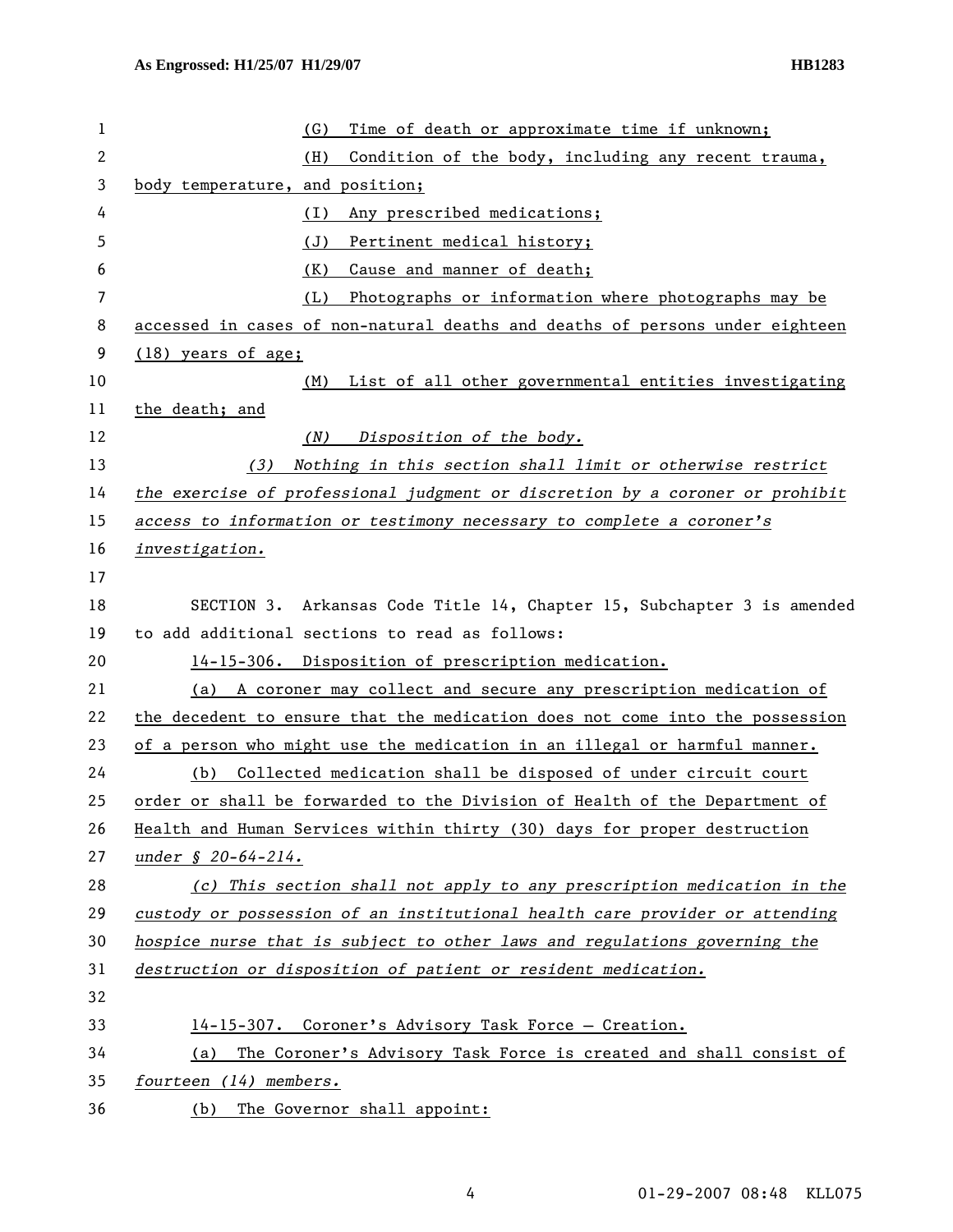| 1  | One (1) member to represent the Arkansas Coroner's<br>(1)                     |  |  |
|----|-------------------------------------------------------------------------------|--|--|
| 2  | Association;                                                                  |  |  |
| 3  | Four (4) members who are current county coroners to<br>(2)                    |  |  |
| 4  | represent each of the four (4) congressional districts;                       |  |  |
| 5  | One (1) member who is a coroner to represent the funeral<br>(3)               |  |  |
| 6  | home industry;                                                                |  |  |
| 7  | One (1) member who is not a coroner to represent the funeral<br>(4)           |  |  |
| 8  | home industry;                                                                |  |  |
| 9  | One (1) member who is a religious leader of any faith;<br>(5)                 |  |  |
| 10 | One (1) member who is a licensed attorney in Arkansas;<br>(6)                 |  |  |
| 11 | One (1) member who is a licensed physician in Arkansas;<br>(7)                |  |  |
| 12 | (8)<br>One (1) member to represent the State Medical Examiner;                |  |  |
| 13 | (9)<br>One (1) member to represent the Arkansas Sheriffs'                     |  |  |
| 14 | Association;                                                                  |  |  |
| 15 | The State Health Officer and his or her designee; and<br>(10)                 |  |  |
| 16 | A practicing hospice nurse.<br>(11)                                           |  |  |
| 17 | The term of office for each member shall be three (3) years,<br>(c)           |  |  |
| 18 | except that the initial members shall be assigned terms based on lot so as to |  |  |
| 19 | stagger the terms of office.                                                  |  |  |
| 20 | If a vacancy occurs, the Governor shall appoint a replacement who<br>(d)      |  |  |
| 21 | represents the same constituency as the vacating member.                      |  |  |
| 22 | Members shall elect a chair, who shall serve for one (1) year.<br>(e)         |  |  |
| 23 | A majority of the members present shall constitute a quorum for<br>(f)        |  |  |
| 24 | the transaction of business.                                                  |  |  |
| 25 | The task force shall meet as necessary to further the intent and<br>(g)       |  |  |
| 26 | purpose of this subchapter.                                                   |  |  |
| 27 | The Department of Health and Human Services shall provide office<br>(h)       |  |  |
| 28 | space and staff for the task force if funds are available.                    |  |  |
| 29 | Members shall serve without pay but may receive expense<br>(i)                |  |  |
| 30 | reimbursement under § 25-16-902 if funds are available.                       |  |  |
| 31 |                                                                               |  |  |
| 32 | 14-15-308. Coroner's Advisory Task Force - Powers and duties.                 |  |  |
| 33 | The Coroner's Advisory Task Force shall develop standards and policy          |  |  |
| 34 | recommendations, including without limitation the following:                  |  |  |
| 35 | Treatment of a body during the course of a death<br>(1)                       |  |  |
| 36 | investigation;                                                                |  |  |